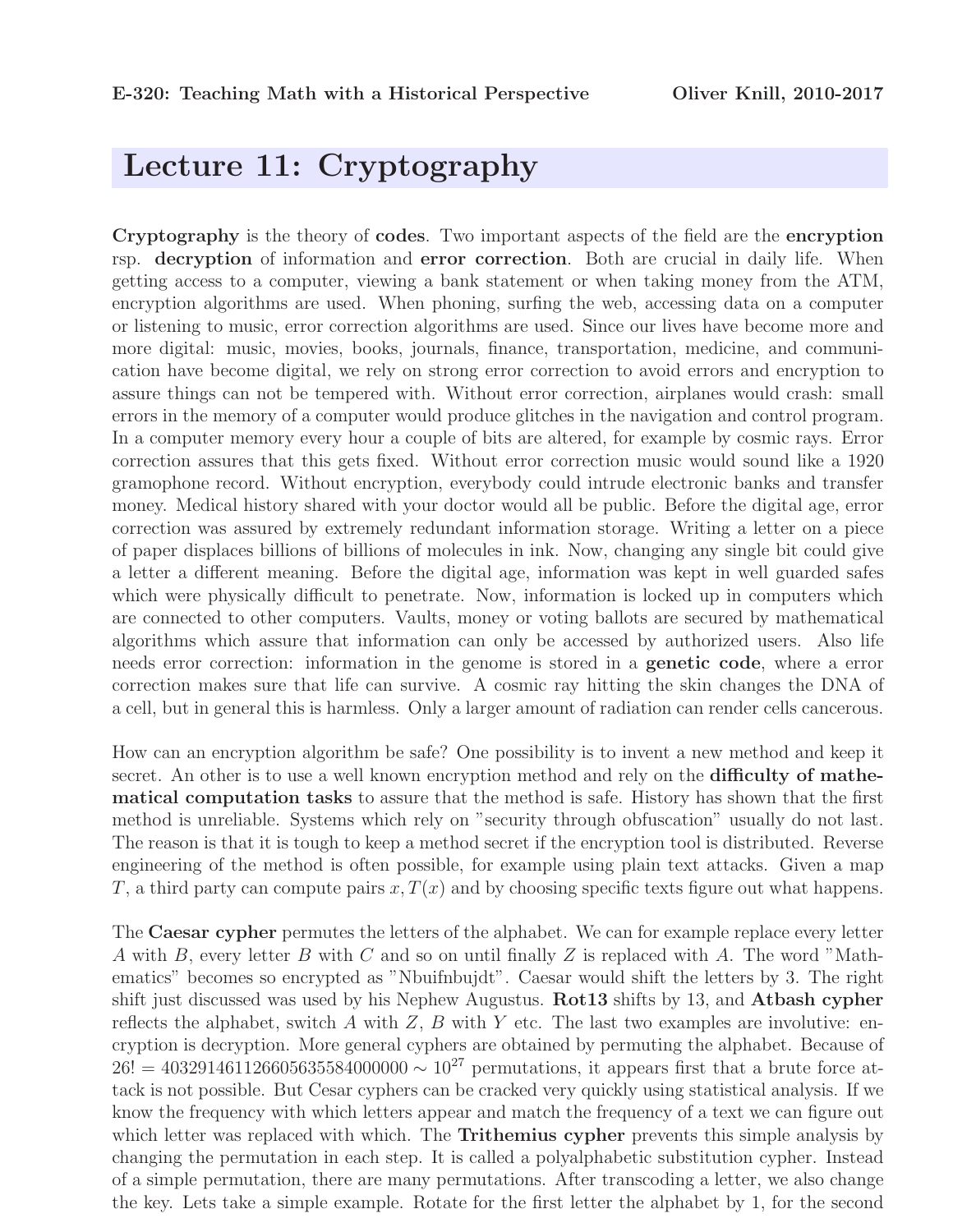letter, the alphabet by 2, for the third letter, the alphabet by 3 etc. The word "Mathematics" becomes now "Ncwljshbrmd". Note that the second "a" has been translated to something different than a. A frequency analysis is now more difficult. The **Viginaire cypher** adds even more complexity: instead of shifting the alphabet by 1, we can take a key like "BCNZ", then shift the first letter by 1, the second letter by 3 the third letter by 13, the fourth letter by 25 the shift the 5th letter by 1 again. While this cypher remained unbroken for long, a more sophisticated frequency analysis which involves first finding the length of the key makes the cypher breakable. With the emergence of computers, even more sophisticated versions like the German **enigma** had no chance.

Diffie-Hellman key exchange allows Ana and Bob want to agree on a secret key over a public channel. The two palindromic friends agree on a prime number  $p$  and a base  $a$ . This information can be exchanged publically. Ana choses now a secret number x and sends  $X = a^x$  modulo p to Bob over the channel. Bob choses a secret number y and sends  $Y = a^y$  modulo p to Ana. Ana can compute  $Y^x$  and Bob can compute  $X^y$  but both are equal to  $a^{xy}$ . This number is their common secret. The key point is that eves dropper Eve, can not compute this number. The only information available to Eve are X and Y, as well as the base a and p. Eve knows that  $X = a^x$ but can not determine x. The key difficulty in this code is the **discrete log problem**: getting x from  $a^x$  modulo p is believed to be difficult for large p.

The Rivest-Shamir-Adleman public key system uses a RSA public key  $(n, a)$  with an integer  $n = pq$  and  $a < (p-1)(q-1)$ , where p, q are prime. Also here, n and a are public. Only the factorization of  $n$  is kept secret. Ana publishes this pair. Bob who wants to email Ana a message x, sends her  $y = x^a \mod n$ . Ana, who has computed b with  $ab = 1 \mod (p-1)(q-1)$  can read the secrete email y because  $y^b = x^{ab} = x^{(p-1)(q-1)} = x \mod n$ . But Eve, has no chance because the only thing Eve knows is y and  $(n, a)$ . It is believed that without the **factorization** of n, it is not possible to determine  $x$ . The message has been transmitted securely. The core difficulty is that **taking roots** in the ring  $Z_n = \{0, \ldots, n-1\}$  is difficult without knowing the factorization of n. With a factorization, we can quickly take arbitrary roots. If we can take square roots, then we can also factor: assume we have a product  $n = pq$  and we know how to take square roots of 1. If x solves  $x^2 = 1 \text{ mod } n$  and x is different from 1, then  $x^2 - 1 = (x - 1)(x + 1)$  is zero modulo n. This means that p divides  $(x - 1)$  or  $(x + 1)$ . To find a factor, we can take the greatest common divisor of  $n, x - 1$ . Take  $n = 77$  for example. We are given the root 34 of 1. (34<sup>2</sup> = 1156 has reminder 1 when divided by 34). The greatest common divisor of 34−1 and 77 is 11 is a factor of 77. Similarly, the greatest common divisor of 34 + 1 and 77 is 7 divides 77. Finding roots modulo a composite number and factoring the number is equally difficult.

| Cipher          | Used for               | Difficulty            | Attack            |
|-----------------|------------------------|-----------------------|-------------------|
| Cesar           | transmitting messages  | many permutations     | <b>Statistics</b> |
| Viginere        | transmitting messages  | many permutations     | Statistics        |
| Enigma          | transmitting messages  | no frequency analysis | Plain text        |
| Diffie-Helleman | agreeing on secret key | discrete log mod p    | Unsafe primes     |
| <b>RSA</b>      | electronic commerce    | factoring integers    | Factoring         |

The simplest **error correcting code** uses 3 copies of the same information. A single error can be corrected. With 3 watches for example, you know the time even if one of the watches fails. Cockpits of airplanes have three copies important instruments. But this basic error correcting code is not efficient. It can correct single errors by tripling the size. Its efficiency is 33 percent. A cheap way to make it more efficient is to compress the data first and then make three copies. Data compression is a topic by itself. Here is a simple example, the dictionary compression. Take dictionary with  $65'536 = 2^{16}$  words for example. Every word can be encode by two bytes. Assuming an average word length of 6, we can encode every word with 2 bytes instead of 6. There are better error correcting codes using linear algebra or algebraic geometry.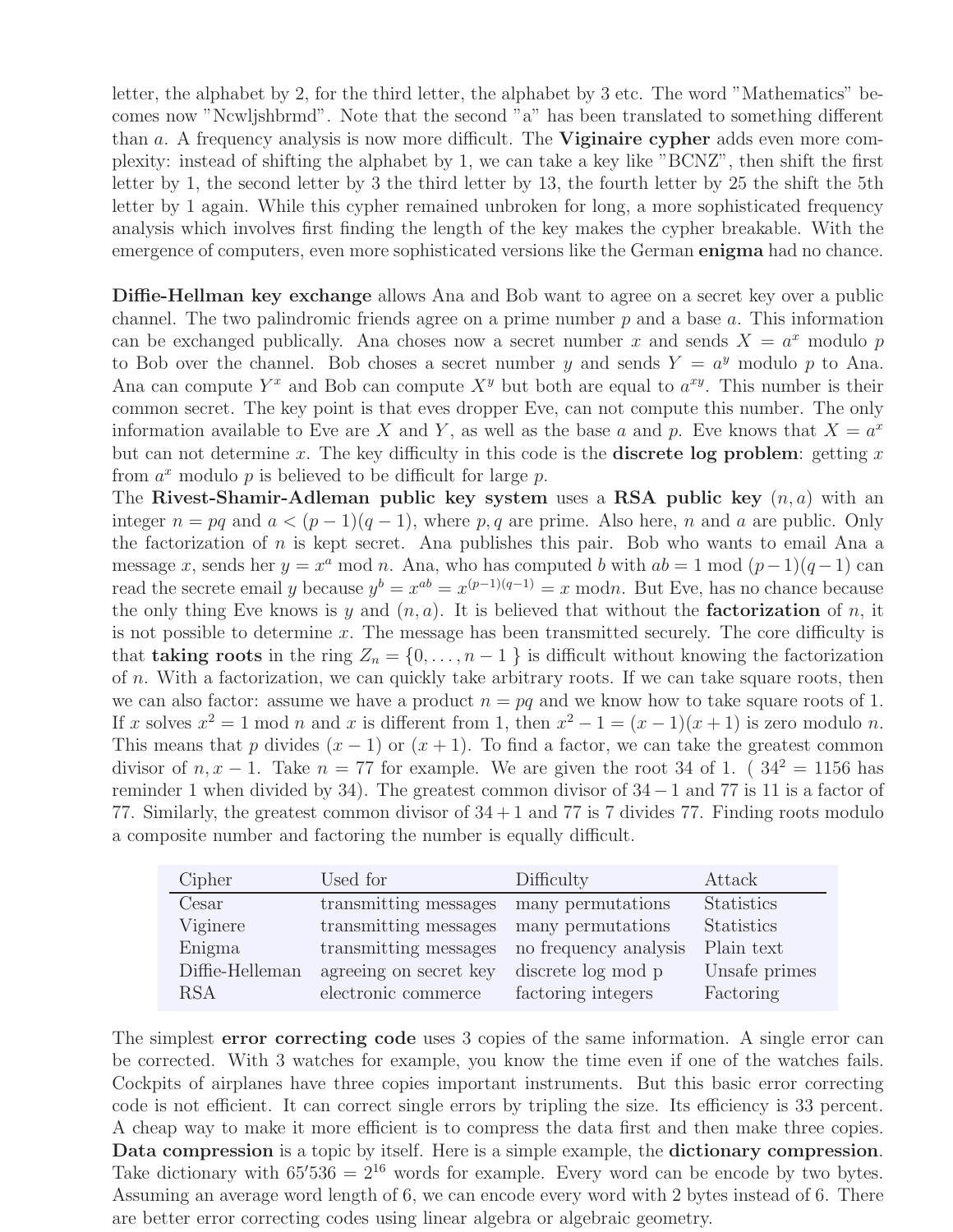# Lecture 11: Cryptology

## Cryptology

Cryptology is the science of constructing and breaking codes. It consist of cryptography, the creation of codes and cryptanalysis, the theory of cracking codes.

A bit outside but still part of information theory is the construction of error correcting codes. The purpose of the later is the building of protocols allowing the transmission of information to be more secure. The goal is data corruption or data loss can be reversed by adding redundant information. Already the DNA, encoding the blueprints of life have redundancy built in.

What kind of mathematics is involved? The theory has ties with **probability theory**. Especially in the code breaking part statistical methods are useful. Many codes are based on number theory like RSA and Diffie-Hellman. Combinatorial considerations come into play when looking at the complexity of codes. Especially in code breaking like with plain text attacks. Algebraic geometry has entered through examples like elliptic curve cryptosystems. In general, algebra enters if algebraic objects like number fields are used. New branches like quantum cryptology use analysis like Fourier theory.

#### Substitution ciphers

1) Cesar ciphers permute the alphabet. Examples are:

| Cesar:  |                              | shift three to the left $\mid F$ becomes C for example |
|---------|------------------------------|--------------------------------------------------------|
|         | Augustus: shift to the right | $F$ becomes $G$ .                                      |
| Atbash: | reflect                      | $B$ becomes $Y$ and $Y$ becomes $B$ .                  |
| Rot13:  | move to middle               | A Becomes N and N becomes A.                           |

First known attacks using frequency analysis Al Kindi in 9'th century.